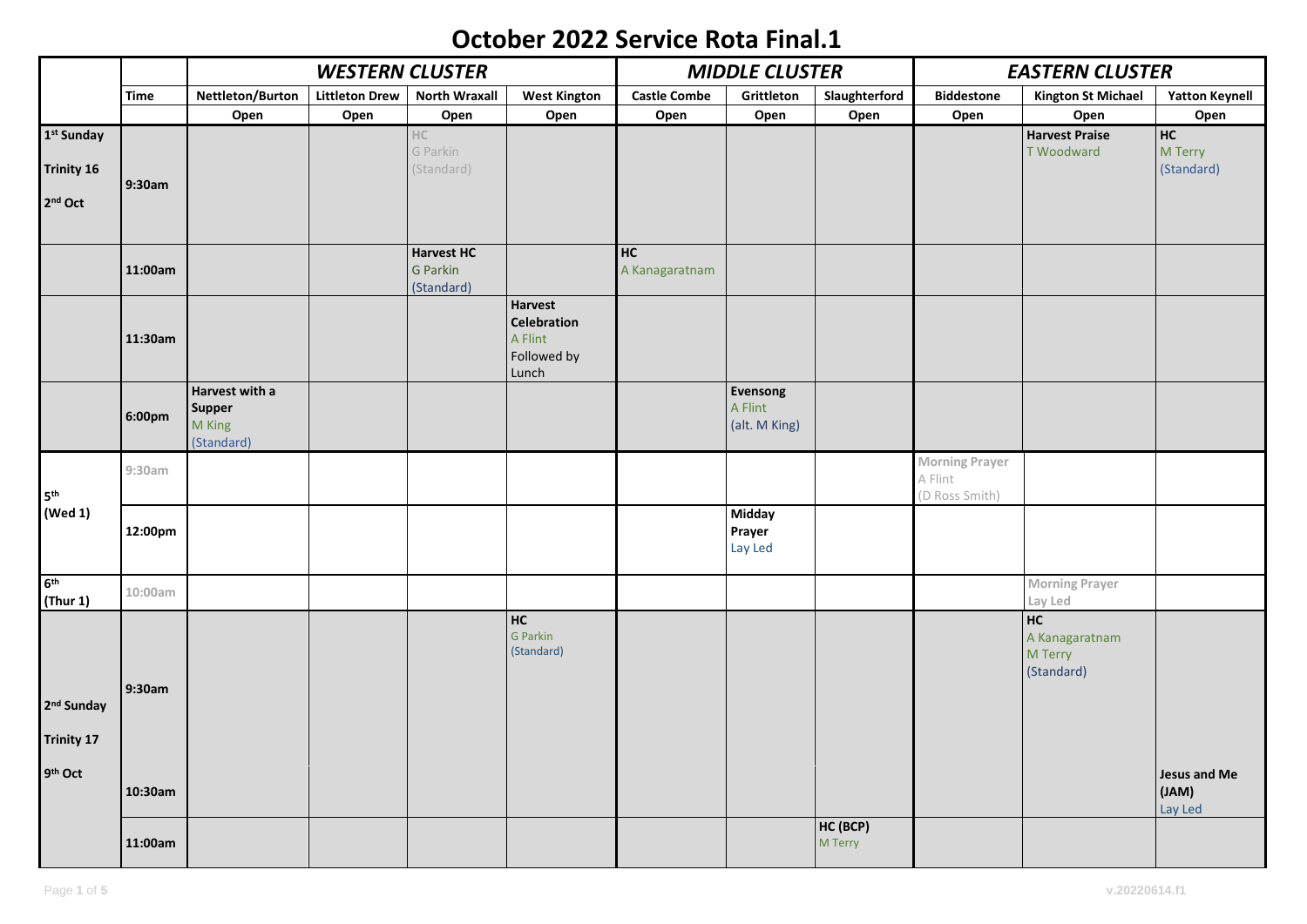## **October 2022 Service Rota Final.1**

|                                                  |             | <b>WESTERN CLUSTER</b>       |                                                       |                          |                     | <b>MIDDLE CLUSTER</b>                                              |                                                                                                     |               | <b>EASTERN CLUSTER</b>                             |                                     |                                                 |
|--------------------------------------------------|-------------|------------------------------|-------------------------------------------------------|--------------------------|---------------------|--------------------------------------------------------------------|-----------------------------------------------------------------------------------------------------|---------------|----------------------------------------------------|-------------------------------------|-------------------------------------------------|
|                                                  | <b>Time</b> | Nettleton/Burton             | <b>Littleton Drew</b>                                 | <b>North Wraxall</b>     | <b>West Kington</b> | <b>Castle Combe</b>                                                | Grittleton                                                                                          | Slaughterford | <b>Biddestone</b>                                  | <b>Kington St Michael</b>           | <b>Yatton Keynell</b>                           |
|                                                  |             | Open                         | Open                                                  | Open                     | Open                | Open                                                               | Open                                                                                                | Open          | Open                                               | Open                                | Open                                            |
|                                                  | 3:00pm      |                              | Harvest with a<br>Smile<br>D Ross-Smith<br>(Standard) |                          |                     |                                                                    |                                                                                                     |               |                                                    |                                     |                                                 |
|                                                  | 6:00pm      |                              |                                                       |                          |                     |                                                                    |                                                                                                     |               | Evensong<br>Lay Led                                |                                     |                                                 |
| $12^{\text{th}}$<br>(Wed 2)                      | 9:30am      |                              |                                                       |                          |                     |                                                                    |                                                                                                     |               | H <sub>C</sub><br>G Parkin<br>(Standard)           |                                     |                                                 |
|                                                  | 12:00pm     |                              |                                                       |                          |                     |                                                                    | <b>Midday</b><br>Prayer<br>Lay Led                                                                  |               |                                                    |                                     |                                                 |
| 13 <sup>th</sup><br>(Thur 2)                     | 10:00am     |                              |                                                       |                          |                     |                                                                    |                                                                                                     |               |                                                    | <b>Morning Prayer</b><br>Lay Led    |                                                 |
|                                                  | 9:30am      | HC<br>G Parkin<br>(Standard) |                                                       |                          |                     |                                                                    |                                                                                                     |               | H <sub>C</sub><br>M Terry<br>(Standard)            |                                     | <b>Morning Praise/</b><br>AAW<br>A Kanagaratnam |
| 3rd Sunday<br>Trinity 18<br>16 <sup>th</sup> Oct | 11:00am     |                              |                                                       |                          |                     | <b>Family Praise</b><br>A Kanagaratnam<br>M King<br>(alt. A Flint) | 11:30<br><b>Harvest HC</b><br>Followed by<br>Lunch in<br>village hall<br>M Terry<br>(alt. G Parkin) |               |                                                    |                                     |                                                 |
|                                                  | 6:00pm      |                              |                                                       | <b>TGFS</b><br>(Ley Led) |                     |                                                                    |                                                                                                     |               |                                                    |                                     |                                                 |
| 19 <sup>th</sup><br>(Wed 3)                      | 9:30am      |                              |                                                       |                          |                     |                                                                    |                                                                                                     |               | <b>Morning Prayer</b><br>D Ross Smith<br>(A Flint) |                                     |                                                 |
|                                                  | 12:00pm     |                              |                                                       |                          |                     |                                                                    | <b>Midday</b><br>Prayer<br>Lay Led                                                                  |               |                                                    |                                     |                                                 |
| 20 <sup>th</sup><br>(Thur 3)                     | 10:00am     |                              |                                                       |                          |                     |                                                                    |                                                                                                     |               |                                                    | HC<br><b>G</b> Parkin<br>(Standard) |                                                 |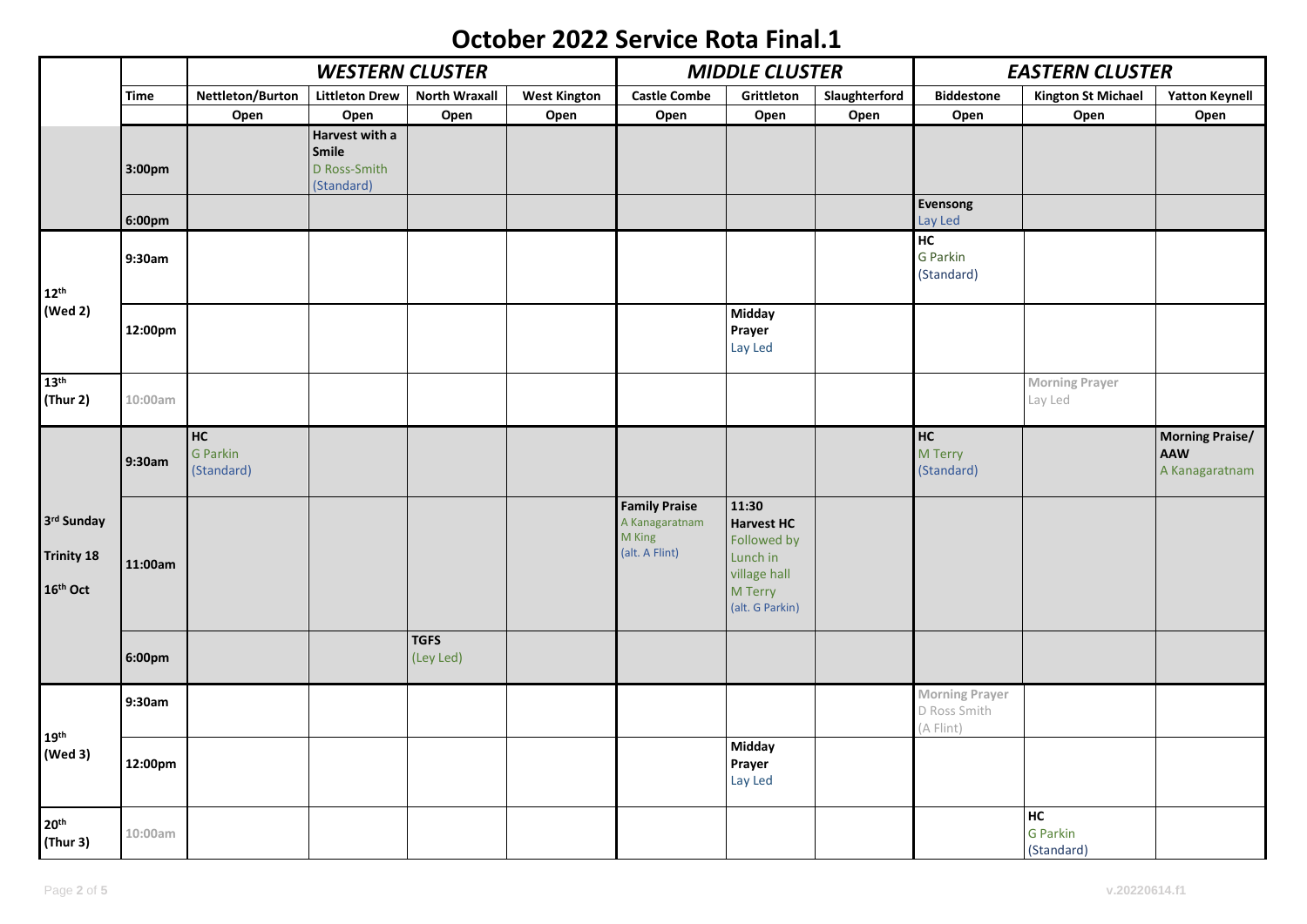## **October 2022 Service Rota Final.1**

|                              |                                      |                                                                                   |                       | <b>MIDDLE CLUSTER</b> |                           |                       | <b>EASTERN CLUSTER</b> |               |                       |                           |                               |  |
|------------------------------|--------------------------------------|-----------------------------------------------------------------------------------|-----------------------|-----------------------|---------------------------|-----------------------|------------------------|---------------|-----------------------|---------------------------|-------------------------------|--|
|                              | Time                                 | Nettleton/Burton                                                                  | <b>Littleton Drew</b> | <b>North Wraxall</b>  | <b>West Kington</b>       | <b>Castle Combe</b>   | Grittleton             | Slaughterford | <b>Biddestone</b>     | <b>Kington St Michael</b> | <b>Yatton Keynell</b>         |  |
|                              |                                      | Open                                                                              | Open                  | Open                  | Open                      | Open                  | Open                   | Open          | Open                  | Open                      | Open                          |  |
|                              | 1:05pm                               |                                                                                   |                       |                       |                           |                       |                        |               |                       |                           | OTB (BBV)<br>School Dependent |  |
|                              |                                      |                                                                                   |                       |                       |                           |                       | All Together @ 4       |               |                       |                           |                               |  |
| 4 <sup>th</sup> Sunday       | 4:00pm                               | <b>Bybrook Valley School</b>                                                      |                       |                       |                           |                       |                        |               |                       |                           |                               |  |
| Last After                   | Followed by Holy Communion at 5:30pm |                                                                                   |                       |                       |                           |                       |                        |               |                       |                           |                               |  |
| Trinity/<br><b>Bible</b>     | 5:00pm                               |                                                                                   |                       |                       | A Kanagaratnam<br>M Terry |                       |                        |               |                       |                           |                               |  |
| Sunday                       |                                      |                                                                                   |                       |                       |                           |                       |                        |               |                       |                           |                               |  |
|                              |                                      |                                                                                   |                       |                       |                           |                       |                        |               |                       |                           |                               |  |
| 23rd Oct                     |                                      |                                                                                   |                       |                       |                           |                       |                        |               |                       |                           |                               |  |
|                              |                                      |                                                                                   |                       |                       |                           |                       |                        |               |                       |                           |                               |  |
|                              |                                      |                                                                                   |                       |                       |                           |                       |                        |               | <b>Morning Prayer</b> |                           |                               |  |
|                              | 9:30am                               |                                                                                   |                       |                       |                           |                       |                        |               | A Flint/D Ross-       |                           |                               |  |
| 26 <sup>th</sup>             |                                      |                                                                                   |                       |                       |                           |                       |                        |               | Smith                 |                           |                               |  |
| (Wed 4)                      | 12.00pm                              |                                                                                   |                       |                       |                           |                       | Midday                 |               |                       |                           |                               |  |
|                              |                                      |                                                                                   |                       |                       |                           |                       | Prayer<br>Lay Led      |               |                       |                           |                               |  |
| 27 <sup>th</sup>             |                                      |                                                                                   |                       |                       |                           |                       |                        |               |                       | <b>Morning Prayer</b>     |                               |  |
| (Thurs 4)                    | 10:00am                              |                                                                                   |                       |                       |                           |                       |                        |               |                       | Lay Led                   |                               |  |
|                              |                                      |                                                                                   |                       |                       |                           |                       |                        |               |                       |                           |                               |  |
| 5 <sup>th</sup> Sunday       |                                      |                                                                                   |                       |                       |                           |                       |                        |               |                       |                           | <b>Holy Communion</b>         |  |
|                              | 9:30am                               |                                                                                   |                       |                       |                           |                       |                        |               |                       |                           | <b>G</b> Parkin               |  |
| <b>All Saints</b><br>Day     |                                      |                                                                                   |                       |                       |                           | <b>Holy Communion</b> |                        |               |                       |                           |                               |  |
|                              | 11:00am                              |                                                                                   |                       |                       |                           | M Terry               |                        |               |                       |                           |                               |  |
| (BST ends)                   |                                      |                                                                                   | <b>Taize Worship</b>  |                       |                           |                       |                        |               |                       |                           |                               |  |
| 30thOct                      | 3:00pm                               |                                                                                   |                       |                       |                           |                       |                        |               |                       |                           |                               |  |
|                              |                                      |                                                                                   | D Ross-Smith          |                       |                           |                       |                        |               |                       |                           |                               |  |
|                              |                                      |                                                                                   |                       |                       |                           |                       |                        |               |                       |                           |                               |  |
| Readings (subject to change) |                                      |                                                                                   |                       |                       |                           |                       |                        |               |                       |                           |                               |  |
| 1st Sunday                   |                                      | Track 1: Lam 1.1-6, Lk 17.5-10 or Track 2: Hab 1.1-4, 2.1-4, Lk 17.5-10           |                       |                       |                           |                       |                        |               |                       |                           |                               |  |
| 2 <sup>nd</sup> Sunday       |                                      | Track 1: Jer 29.1, 4-7, Lk 17.11-19 or Track 2: 2 Kings 5.1-3, 7-15c, Lk 17.11-19 |                       |                       |                           |                       |                        |               |                       |                           |                               |  |
| 3rd Sunday                   |                                      | Track 1: Jer 31.27-34, Lk 18.1-8 or Track 2: Gen 32. 22-31, Lk 18.1-8             |                       |                       |                           |                       |                        |               |                       |                           |                               |  |
| 4 <sup>th</sup> Sunday       |                                      | Track 1: Joel 2.23-end, Lk 18.9-14 or Track 2: Jer 14.7-10, 19-end, Lk 18.9-14    |                       |                       |                           |                       |                        |               |                       |                           |                               |  |
| 5 <sup>th</sup> Sunday       |                                      | Isa 1.10-18, Lk 19.1-10                                                           |                       |                       |                           |                       |                        |               |                       |                           |                               |  |